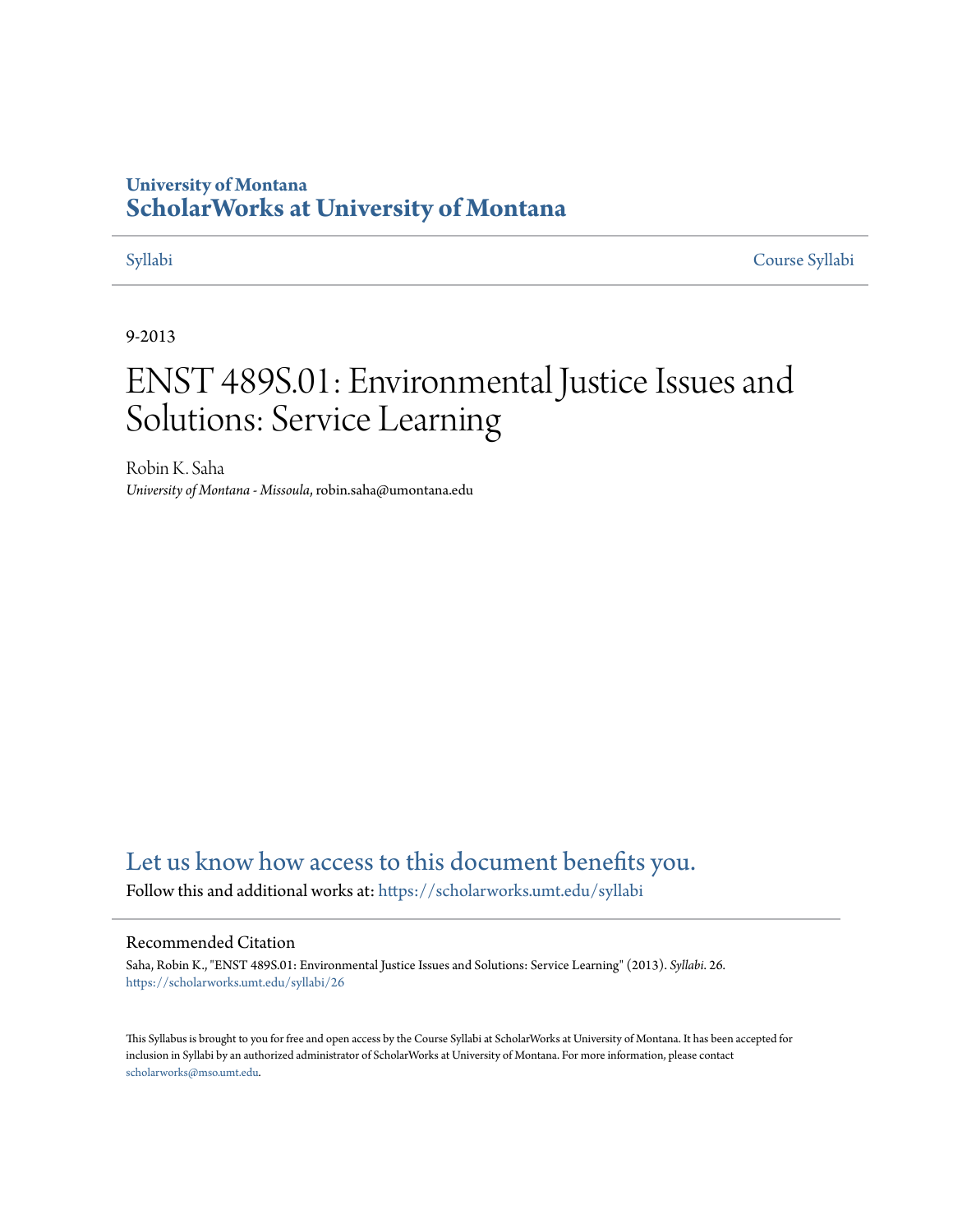## EVST 489S **ENVIRONMENTAL JUSTICE ISSUES AND SOLUTIONS / SERVICE LEARNING** Tu/Th 3:40 - 5:00 PM / PAYNE FAMILY NATIVE AMERICAN CENTER, RM. 105 Fall 2013

#### **Instructor**

Dr. Robin Saha Office: Jeannette Rankin Hall, Rm. 018 (basement) Office Hours: Mon. 3:30-5:00 pm, Thurs. 1:30-3:00 pm, or by appt. Email: robin.saha@umontana.edu Phone: 243-6285

#### **Course Description**

This course meets UM's General Education Social Sciences requirement. The course co-convenes with a graduate course with the same title and nearly identical syllabus (ENST 595). Together we explore *how* and *why* environmental risks, such as exposure to toxic chemicals - and benefits, such as access to natural resources, environmental amenities, and environmental protection - are inequitably distributed among various segments of society. The premise of this course that socially, economically, and environmentally sustainable societies at the local, national, and global levels cannot be achieved unless the underlying causes of environmental and social inequity are understood and addressed.

Thus, in the first part of the course we look at the historical, sociocultural, political, and economic processes by which environmental inequities by race, socioeconomic status, and gender are believed to have arisen and continue to persist. We do so by examining various case examples.

In the latter part of the course, we will use our understanding of the causes to consider environmental justice solutions. This year we will focus on governmental responses to environmental justice issues. We also will look at strategies and tools that environmental justice groups are using to empower themselves and work toward a more just and sustainable society. We will critique efforts of environmental justice organizations, government, industry, and traditional environmental organizations. Over the course of the term , students will research and analyze an environmental justice issue, topic, or case, or conduct a service learning project in collaboration with a grassroots community organization.

This course has a Service Learning designation, which means all students will have an opportunity (i.e., are required) to volunteer for an environmental justice group. The service learning experience and a related service learning project option help integrate and deepen understanding and appreciation of course content.

#### **Course Objectives and Learning Outcomes**

This course seeks to develop students' understanding of myriad causes of environmental inequality and apply those understandings to critique existing solutions to environmental inequality and propose new solutions.

By the end of the course students will:

- be able to identify examples of environmental injustice in various contexts.
- understand and apply various environmental justice concepts;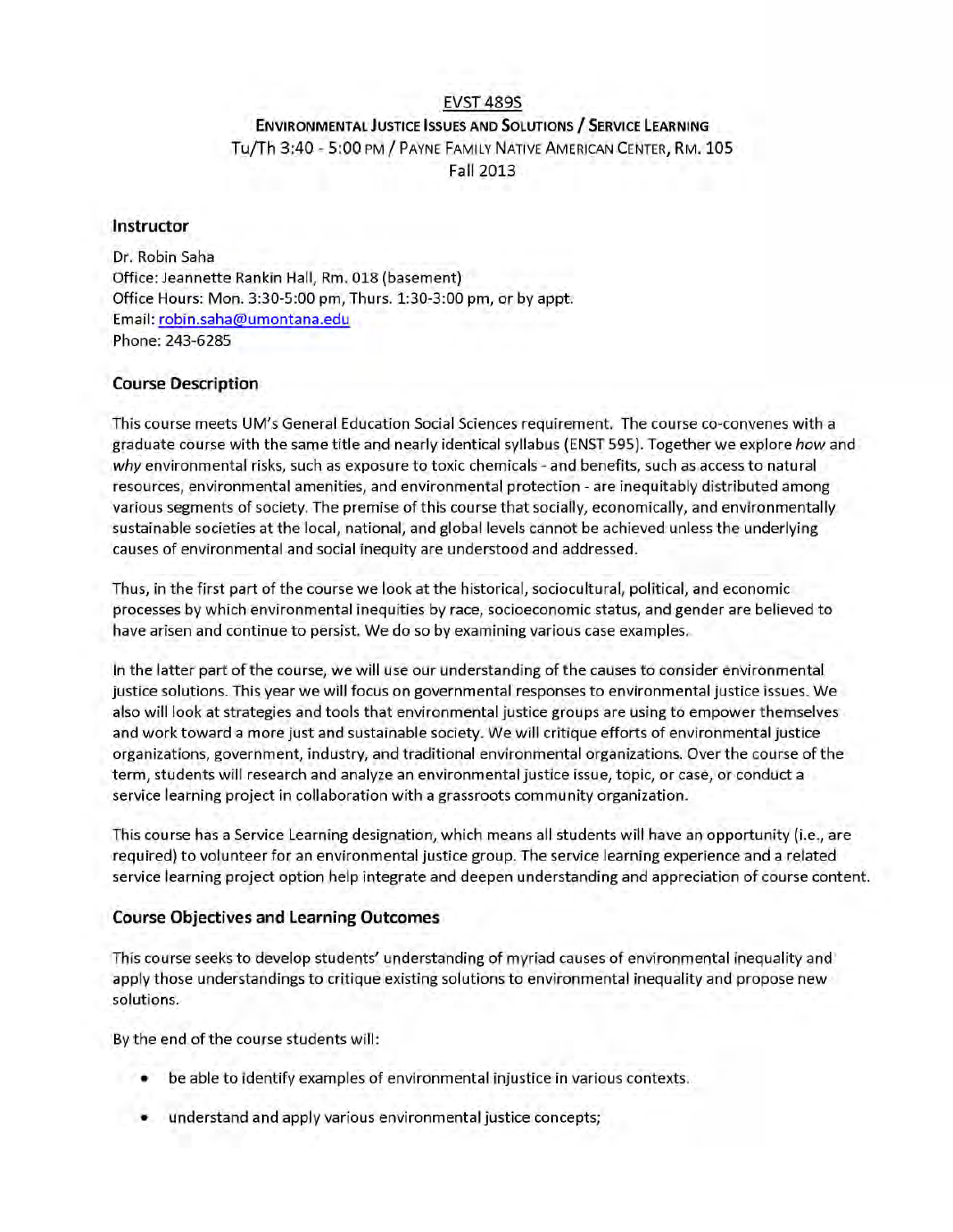- understand key analytic issues regarding evidence of environmental injustice;  $\bullet$
- understand the range of explanations for environmental inequality;  $\bullet$
- understand the unique aspects of environmental justices that relate to Native Americans;
- have a better understanding of their own social background and environmental influences;
- understand and appreciate the role that grassroots environmental justice groups in societal  $\bullet$ response to environmental injustice, including the role of local EJ groups;
- be able to assess the effectiveness of existing approaches for addressing environmental injustice;
- $\bullet$ be able to propose appropriate solutions that individuals, communities, government, industry, or the environmental community can use to address environmental justice problems; and
- conduct environmental justice analyses and demonstrate an in-depth understanding of a particular environmental justice case, topic, or issue.

#### **Requirements**

In addition to regular attendance, all students are required to:

- conduct 15 hours of service learning volunteering for a campus or community environmental justice organization (students participating in service learning projects are exempted).
- be prepared to discuss the assigned readings, i.e., share thoughts, critiques, reactions, and questions about the readings.
- complete two take-home midterm exams.
- in consultation with the instructor, develop a term paper throughout the term that involves research and analysis of a relevant environmental justice topic, issue or case. Alternately, students may conduct a group service learning project in conjunction with a community organization.

#### **Class**

The class format will be a mix of lecture, discussion, short films, guest speakers, small group activities and student presentations. There also will be a training held in a computer classroom on obtaining and using demographic data and information on pollution sources and toxic chemicals. Some class time will be provided to work on term papers/projects, and the last few classes will be devoted to final presentations of term papers/projects (see below).

A Note on Email Communication: In accordance with privacy laws the University requires me to communicate with students about academic matters through students' University email (UMConnect) account. Although efforts will be made to limit emails, occasionally it is necessary to communicate with the class. Thus, please regularly check your UM email account for this class.

A Note about Obtaining Assistance: If you or your team needs assistance outside of class, please come see me during office hours (or by appointment only if meeting during office hours is not possible). I pride myself on be readily available for extra help.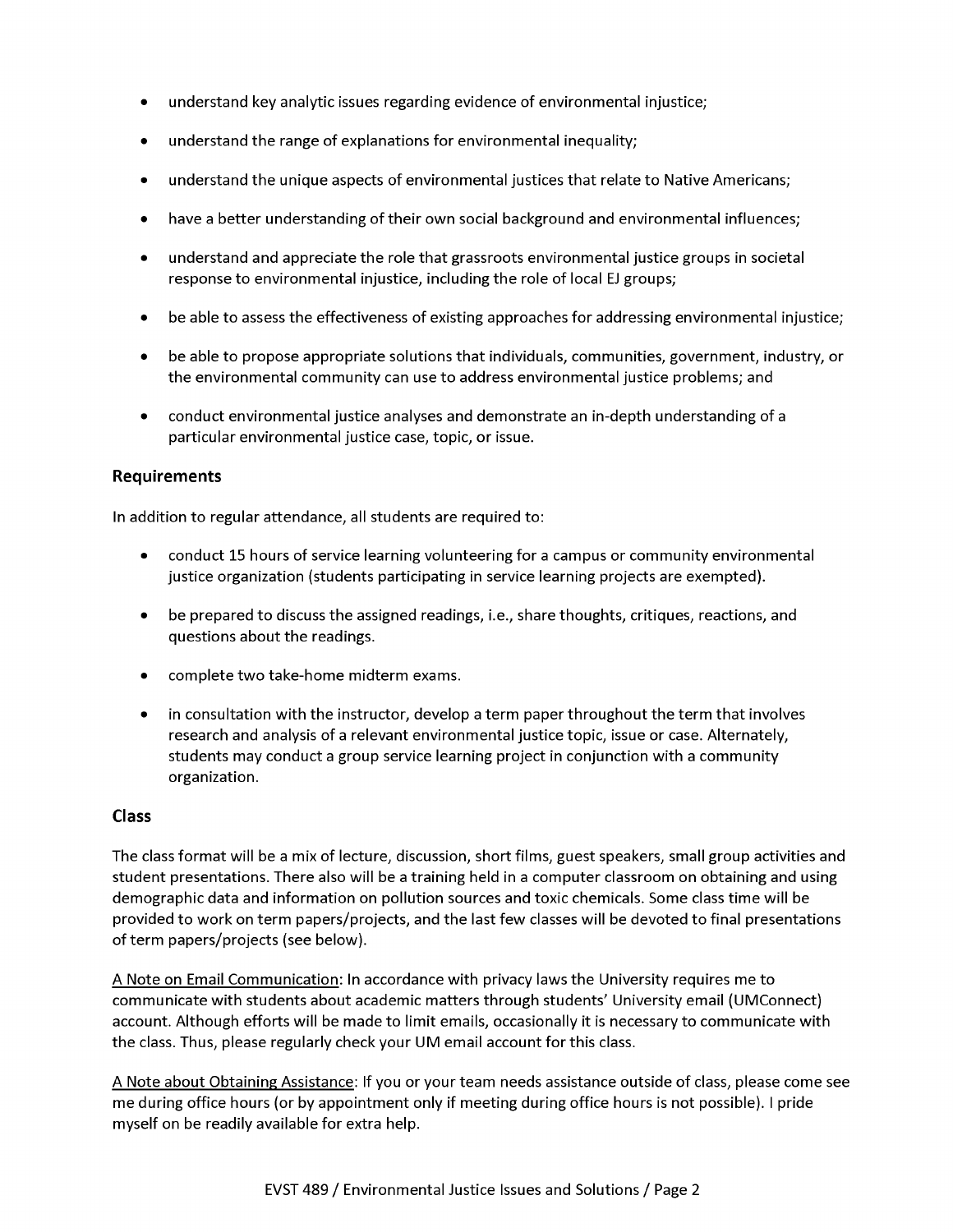#### **Field Trip**

There will be an optional overnight field trip to the Roy Boy Reservation of the Chippewa Cree Tribe, about a five hour drive from Missoula. The trip is tentatively planned to leave Sunday, September 29, and return Monday night, September 30. Accommodations will be modest, i.e., likely consist of camping or staying on the floor of a gymnasium or the like. My contact with the Tribe would like a group of students to assist the tribe in developing a climate adaptation plan. Thus, the purpose of the visit is to tour the reservation, meet with tribal leaders, natural resource staff and other tribal members, develop other useful contacts and gather needed information. Students attending the field trip are not required to participate in the climate adaptation plan project, providing we have a critical mass of students going who are committed to the project.

#### **Description of Main Assignments**

*Service Learning Volunteering:* All students are required to volunteer a minimum of 15 hours for a campus or community environmental justice organization such as Students for Economic and Social Justice (SESJ), Women's Voices for the Earth (WVE), Students for Peace and Justice, or the Jeannette Rankin Peace Center of Missoula. Sometimes groups that do not have an explicit EJ or social justice emphasis have appropriate opportunities such as the ASUM Sustainability Coordinator, Garden City Harvest, 1000 Gardens, Sierra Club, and others. In addition, volunteering for organizations that serve lowincome and minority populations, such as the Missoula Food Bank, Forward Montana, Poverello Center, or Valor House are generally acceptable. A list of service learning options for this semester will be handed out in class. In addition, opportunities will be provided in class to meet leaders and staff of these groups, who can plug you into program and project activities. Volunteer hours should be logged along with a description of services provided. In addition, a note from the sponsoring organization documenting your contributions should be obtained. Six hours should be completed by Thursday, Oct. 10, and all 15 hours by Tuesday, Nov. 19. Final reports must include an essay that relates the service learning experience to the course content and themes.

*Midterm Exams:* There will be two midterm exams that are designed to help students solidify their understanding of the course materials by asking you to integrate reading and lecture materials and apply environmental justice principles and concepts to analyze various cases presented in the class. The format will consistent of several essay questions. The first exam, due Tuesday, September 24, will cover the history, successes, and challenges of the environmental justice movement, concepts and theoretical explanations of environmental injustice, and the evidence of environmental injustice. The second exam will cover climate justice, food justice, transportation justice and issues relating to Native Americans and environmental justice. The second exam, due Tuesday, October 22, will also ask you to develop a social and environmental history of your life and offer personal reflections.

*Term Paper/SL Project:* Students will also develop a term paper or service learning (SL) project. This assignment should have both research and analysis components. There are two approaches you can take: (1) a traditional term paper for which you research, analyze, or critique a current environmental justice case, issue, topic, or an approach to addressing EJ problems, such as grassroots community organizing, good neighborhood agreements, clean production/green chemistry, co-management, traditional ecological knowledge, tribal intellectual property rights, community-based research, citizen science, the precautionary principle, disparate impact assessments, community mapping, corporate responsibility, environmental human rights, EJ networks, sustainable economic development, etc.; or (2) a service learning project in which you work in a group to assist an EJ community or population of concern on a current campaign of theirs. Service learning projects fulfill the course service learning requirem ent. The instructor will provide ideas for service projects and guidance during the development of the project. Working on a climate action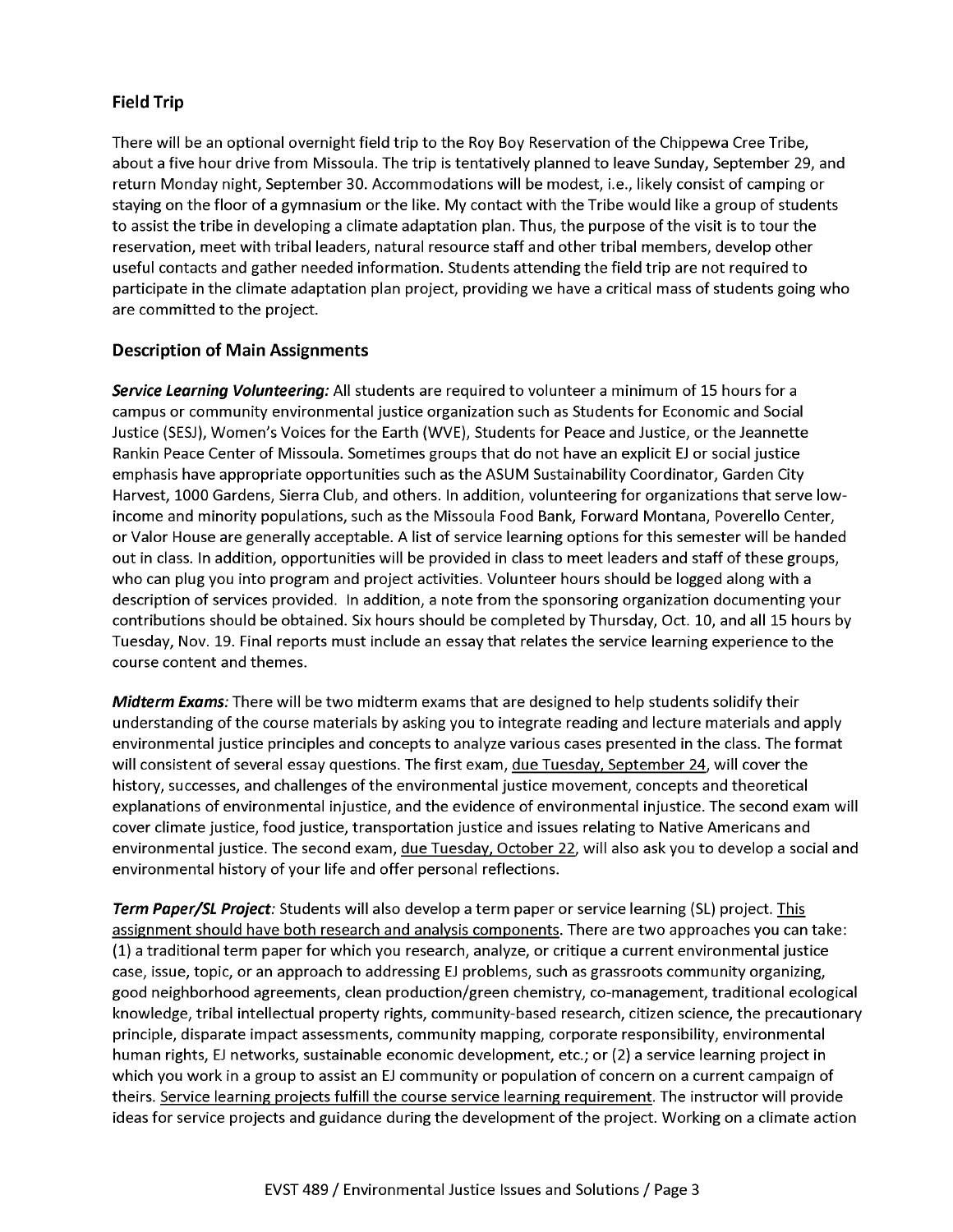plan for the Chippewa Cree Tribe will be one such opportunity. Students who want to do a service learning project should work closely w ith their project sponsor to develop a project proposal, discuss their ideas with the instructor, submit a written proposal and obtain approval from the instructor. It is expected that some service learning volunteering will lead to development of full blown service learning projects. In fact, that is encouraged.

Term papers and projects will be developed in three phases in consultation with the instructor and outside organizations for service learning projects. "Deliverables" for each phase (for term papers and group projects) are described below.

**PHASE 1** Term Paper/Project Proposal: A 3-4 page proposal with at least ten references should describe the topic, issue, or case to be researched, provide important background or context, describe the purposes or objectives of the research, explain the relevance to the course goals, provide an outline of subtopics to be discussed, and describe your interest in the topic. Also, please explain how you intend to accomplish your objectives, for example, what sources of information you will use. For service projects, identify your collaborating partner(s), such as the individual, group or non-profit organization you are working with, describe the end-product or activities envisioned, provide some justification or a statement of need, explain how you plan to develop the project, i.e., identify key milestones and provide a timeline for achieving them. Also list the names, organizational affiliations, and titles of your collaborating partners. Phase 1 also involves making a short informal presentation of your proposal in class on October 29.

**PHASE 2** Environmental Justice Analysis: An environmental justice analysis of the issue or topic you will be addressing in your term paper or project. Success requires conducting background research and using environmental justice concepts, frameworks, and theoretical explanations taught in the class. A variety of sources should be utilized and referenced. For group service learning project, each person should conduct submit their own analysis, though sharing of information and resources is encouraged.

**PHASE 3** Final Term Paper/Project Report: Include revisions to your Phase 2 EJ analysis and incorporate feedback from the instructor. Terms papers should suggest policy, organizing, or other solutions to the issue or problem, and include a feasibility analysis. Term papers should be approximately 15 pages, not including references and appendices. As applicable, service learning project reports should include a description of the project, support materials, documentation of activities performed, the actual product developed, an explanation of the outcomes of your efforts, and a letter from your project sponsor. Service learning project reports should be 10-50 pages, depending on the nature of the product developed and outcomes achieved.

#### **Schedule of Assignments**

Assignments are due at the beginning of class.

| Assignment                                        | Due Date     |
|---------------------------------------------------|--------------|
| In-class Reading Commentaries (graduate students) | As assigned  |
| Midterm Exam 1                                    | Tues. 9/24   |
| Service Learning Progress Reports                 | Thurs. 10/10 |
| Midterm Exam 2                                    | Tues. 10/22  |
| Term Paper/Project Proposals (Phase 1)            | Tues. 10/29  |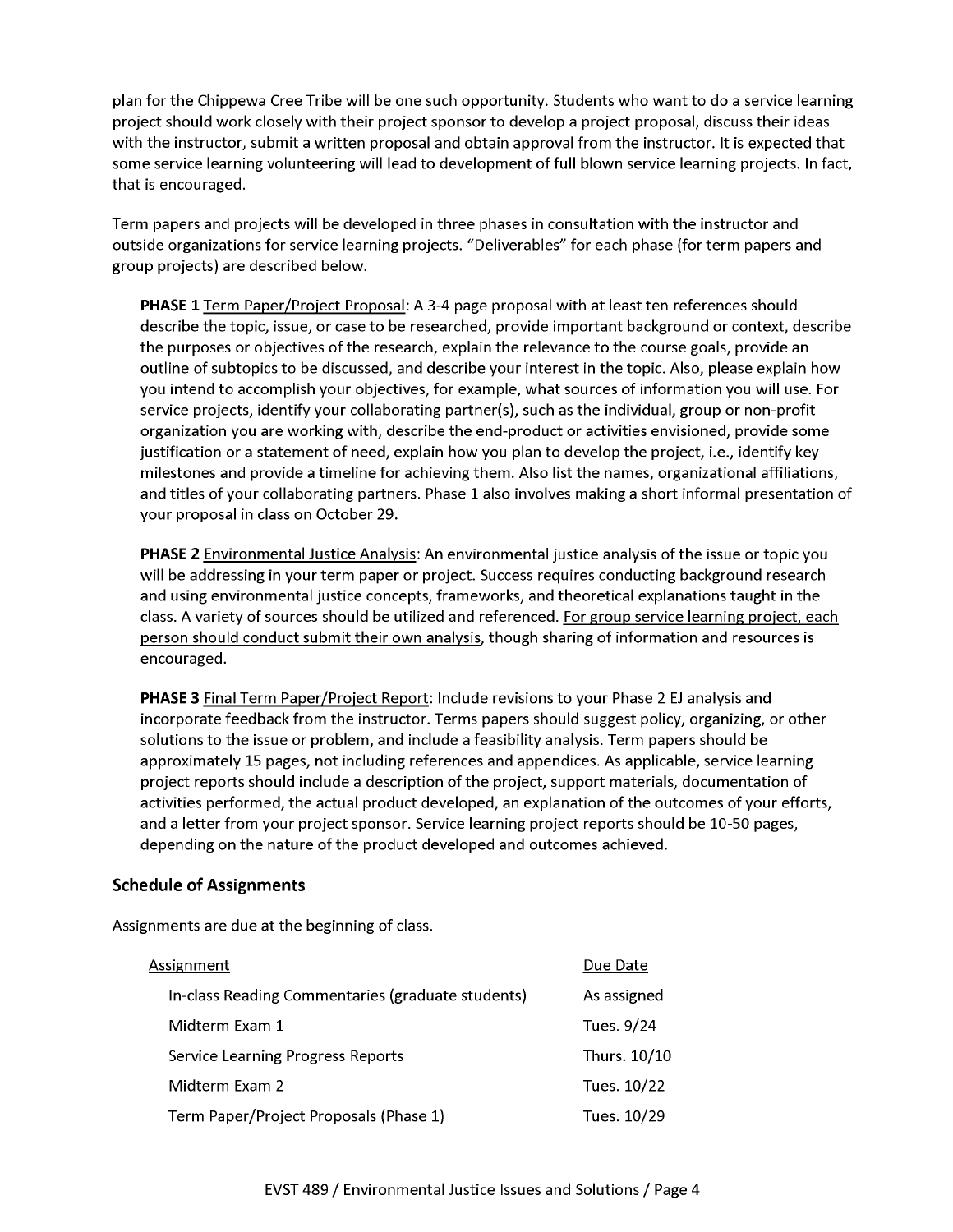| Environmental Justice Analysis (Phase 2) | Tues. 11/12      |
|------------------------------------------|------------------|
| <b>Service Learning Final Reports</b>    | Tues. 11/19      |
| Term Paper/Project Reports (Phase 3)     | Wed. 12/11, 5 pm |

#### **Requirements Grading and Evaluation**

It is expected that all assignments will be turned in on time. Deductions will be made for all assignments turned in late unless you make pre-arrangements before the due date. Course grades will be based on your class participation (see Attendance Policy), two synthesis papers, service learning assignment, and the term paper/project. A total of 1000 points are possible for each of the following components.

| Assignment/Grade Component                  | Points |
|---------------------------------------------|--------|
| Class participation                         | 150    |
| Midterm Exam 1                              | 100    |
| Midterm Exam 2                              | 150    |
| Service Learning Assignment                 | 150    |
| Term paper/project proposal (Phase 1)       | 50     |
| Environmental justice analysis (Phase 2)    | 100    |
| Term paper or term project report (Phase 3) | 300    |

#### **Attendance Policy**

Regular attendance is a requirement and a significant part of your participation grade. Attendance will be taken each day in class; and it is your responsibility to sign the attendance sheet. Students who have five or more unexcused absences throughout the term may receive up to a full letter grade reduction in their course grade. Excused absences will be given on a case-by-case basis. Students wishing to have an excused absence generally must notify the instructor in advance of a class that they will miss or provide an acceptable reason such as illness or death in the family and may be required to provide verification. Repeated lateness to class and/or early departure from class is disruptive to the learning environment and may also result in a grade reduction. Please come to class on time! Also, do not miss class to work on an assignment. Turn it is late instead if necessary.

#### **Academic Dishonesty and Plagiarism**

Plagiarism is a serious violation of academic integrity. All work and ideas submitted are expected to be your own or must be fully and accurately attributed to verifiable sources. The *Academic Policies and Procedures in the University Catalog* states: "Students who plagiarize may fail the course and may be remanded to Academic Court for possible suspension or expulsion." If you have any doubts about plagiarism and citing of others' work or ideas, especially web sources, please consult the instructor.

#### **Students with Disabilities**

If you are a student with a disability and wish to discuss reasonable accommodations for this course, contact me privately to discuss the specific modifications you wish to request. Please be advised I may request that you provide a letter from Disability Services for Students verifying your right to reasonable modifications. If you have not yet contacted Disability Services, located in Lommasson Center 154, please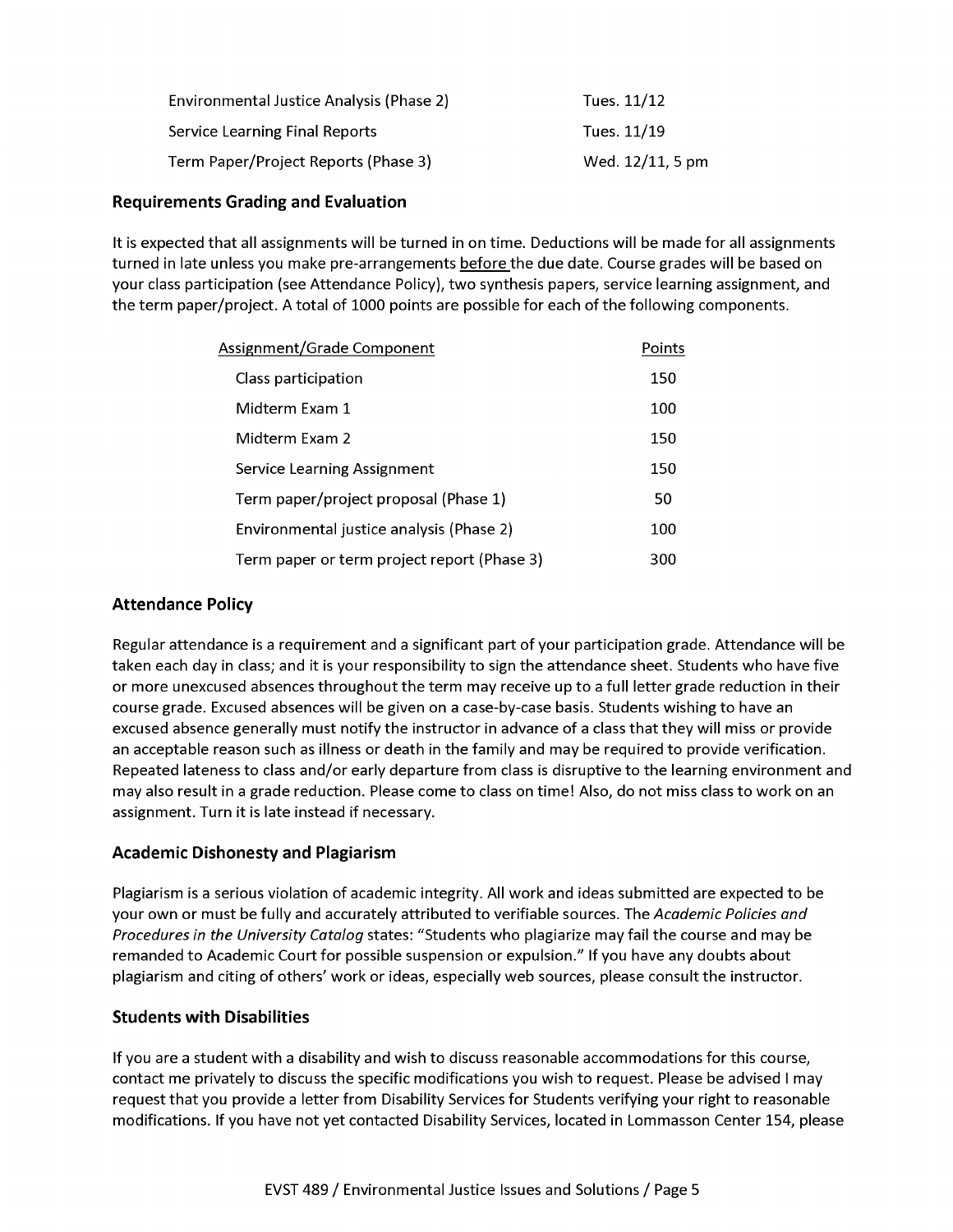do so in order to verify your disability and to coordinate your reasonable modifications. For more information, visit the Disability Services website at http://life.umt.edu/dss.

#### **Readings**

Although there are no required texts for the course, we will be reading various articles, book chapters, reports and such. All of the readings will be on Electronic Reserve (E-RES) through the Mansfield Library website (see: http://eres.lib.umt.edu/eres/default.aspx). The course password is "justice." Reading assignments are listed in the course schedule below. Note that graduate students are assigned extra readings some days as indicated in left margin by the following notation: GRAD. These readings will be on E-RES too and labeled as such should you be interested in more in-depth investigation.

Note that we will read several chapters of an update of the landmark environmental justice report *Toxic Wastes and Race in the United States.* The report was sponsored by the United Church of Christ (UCC) and co-authored by environmental justice scholars. It is titled *Toxic Waste and Race at Twenty: Grassroots Struggles to Dismantle Environmental Racism.* Individual chapters of the report will be posted in E-RES. An electronic copy of the full report can be downloaded from: http://www.ejrc.cau.edu/TWARTFinal.htm.

Some adjustments to the course schedule may be needed to suit the needs of the class. These are announced in class. Students who are late, miss class, or leave early are responsible for finding out about any changes from other students or me.

#### **Course Schedule**

#### **INTRODUCTION TO ENVIRONMENTAL JUSTICE**

#### *Tues. 8 / 2 7 - C o u r s e I n t r o d u c t io n*

#### *Th u r s. 8 /2 9* - *I n t r o d u c t io n to En v ir o n m e n t a l J ustice*

- Mohai, Paul, David Pellow, and J. Timmons Roberts. 2009. "Environmental Justice." Annual Review of *Environment and Resources* 34: 405-430.
- Bullard, Robert D., Paul Mohai, Robin Saha, and Beverly Wright. 2007. "Forward, "Preface," and "Introduction " Pp. vii-ix and 1-5 in *Toxic Wastes and Race a t Twenty: Grassroots Struggles to Dismantle Environmental Racism.* Authors. Cleveland, OH: United Church of Christ Witness Ministries.
- GRAD Berry, Gregory R. 2003. "Organizing against Multinational Corporate Power in Cancer Alley: The Activist Community as Primary Stakeholder." *Organization & Environment* 16(1): 3-33.

#### *Tues. 9 / 3* - *En v ir o n m e n t a l Justice M o v e m e n t*

- Bullard, Robert D. 2007. "Environmental Justice in the Twenty-First Century." Pp.7-15 in *Toxic Wastes and Race at Twenty.*
- Bullard, Robert D. 2007. "Environmental Justice Timeline/Milestones 1987-2007." Pp. 16-37 in *Toxic Wastes and Race at Twenty.*
- GRAD Taylor, Dorceta. 1997. "American Environmentalism: The Role of Race, Class, and Gender. *Race*, *Gender & Class* 5(l):16-62.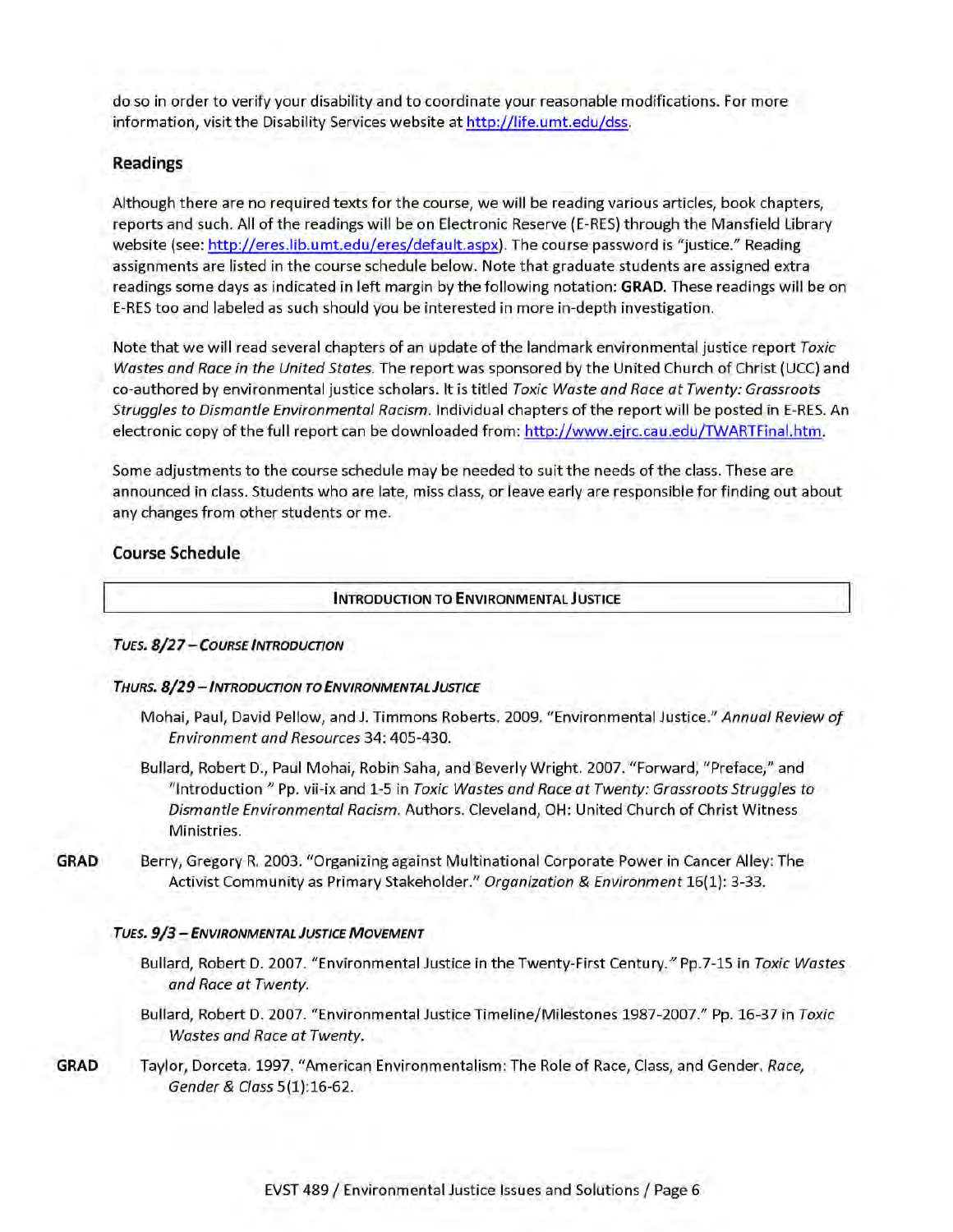Kuehn, Robert. 2000. "A Taxonomy of Environmental Justice." *Environmental Law Reporter* 30: 10681- 10703.

#### *Th u r s. 9 / 5* - *En v ir o n m e n t a l J ustice M o v e m e n t (c o n t.)*

- Krauss, Celene. 1993. "Blue-Collar Women and Toxic-Waste Protests: The Process of Politicization." Pp. 107-117 in *Toxic Struggles: The Theory and Practice of Environmental Justice*, edited by Richard Hofrichter. Philadelphia, PA: New Society.
- Mix, Tamara L. 2011. "Rallying the People: Building Local Grassroots Environmental Justice Coalitions and Enhancing Social Capital." *Sociological Inquiry* 81(2): 174-194.
- Rios, Jo Marie. 2011. "National Survey of Environmental Justice Groups: What Do They Look Like (Organizational Structure)? W hat Do They Do (Tactics)? Some Implications." *Environmental Justice* 4(2): 115-119.
- **GRAD** Longo, Peter J. 1998. "Environmental Injustices and Traditional Environmental Organizations: Potential for Coalition Building." Pp. 165-176 in *Environmental Injustices, Political Struggles: Race, Class and the Environment,* edited by David Camancho. Durham, NC: Duke University Press.
	- Moberg, Mark. 2001. "Co-Opting Justice: Transformation of a Multiracial Environmental Coalition in Southern Alabama." *Human Organization* 60(2): 166-177.
	- Schlosberg, David. 1999. "The Politics of Networking in the Grassroots Environmental Justice Movement." Pp. 109-144 in *Environmental Justice and the New Pluralism: The Challenge of* Difference for Environmentalism. Author. New York: Oxford University Press.

#### *Tues. 9 /1 0* - *Sp o t l ig h t o n EJ Cases*

#### All Read:

Cole, Luke and Sheila Foster. 2001. "We Speak for Ourselves: The Struggle for Kettleman City." Pp. 1-9 in From the Ground Up: Environmental Racism and the Rise of the Environmental Justice *Movement.* New York: New York University Press.

#### Last Names A-D Read:

Bullard, Robert D. 2007. "The 'Poster Child' for Environmental Racism in 2007: Dickson County, Tennessee." Pp. 134-151 in *Toxic Wastes and Race at Twenty.* 

#### Last Names E-L Read:

Lerner, Steven. 2010. "Tallavast, Florida: Rural Residents Live Atop Groundwater Contaminated by High-Tech Weapons Company." Pp. 157- 176 in *Sacrifice Zones: The Front Lines of Toxic Chemical Exposure in the United States.* Author. Cambridge, MA: The MIT Press.

#### Last Names M-P Read:

Lerner, Steven. 2010. "Addyston, Ohio: The Plastics Plant Next Store." Pp. 119-136 in *Sacrifice Zones.*

#### Last Names Q-Z Read:

Lerner, Steven. 2010. "Ocala, Florida." Pp. 19-40 in *Sacrifice Zones.*

#### **THURS. 9/12 - EJ EXPLANATIONS**

Lerner, Steven. 2010. "Introduction." Pp. 1-15 in *Sacrifice Zones.*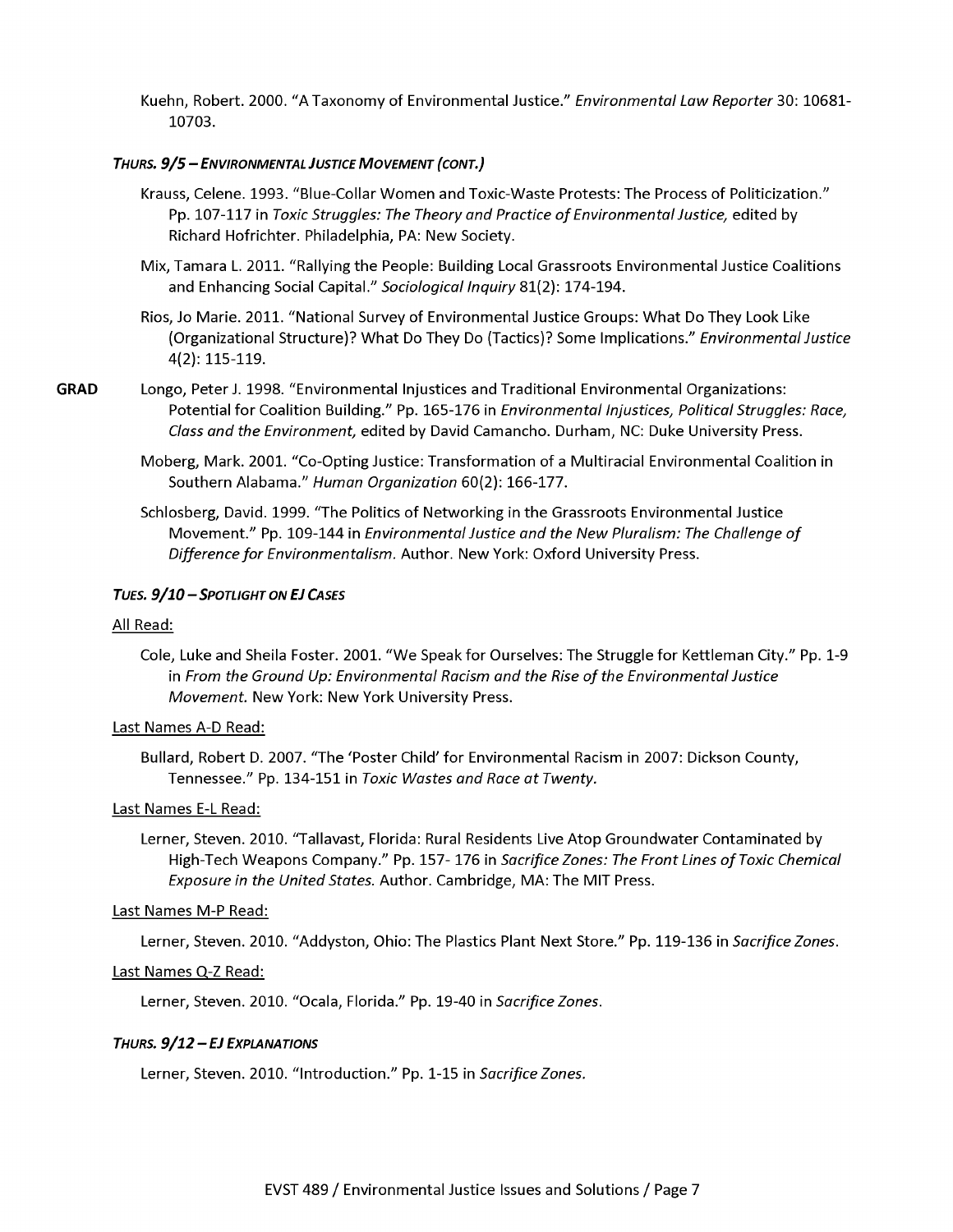- Field, Rodger C. 1998. "Risk and Justice: Capitalist Production and the Environment." Pp. 81-103 in *The Struggle fo r Ecological Democracy: Environmental Justice Movements in the United States,* edited by Daniel Faber. New York: The Guilford Press.
- Bath, C. Richard, Janet M. Tanski, and Roberto E. Villarreal. 1998. "The Failure to Provide Basic Services to the *Colonias* of El Paso County: A Case of Environmental Racism? Pp. 126-137 in *Environmental Injustices, Political Struggles.*
- Bullard, Robert D. 2005. "Neighborhoods 'Zoned" for Garbage." Pp. 43-61 in *The Quest fo r* Environmental Justice: Human Rights and the Politics of Pollution, edited by Author. San Francisco, CA: Sierra Club Books.
- GRAD Cole, Luke W. and Sheila Foster. 2001. "The Political Economy of Environmental Racism: Chester Residents Concerned for Quality of Life." Pp. 34-53 in *From the Ground Up*.

#### TUES. 9/17 - ASSESSING DISPARATE IMPACTS AND THE EVIDENCE OF ENVIRONMENTAL JUSTICE

- Mohai, Paul. 2007. "Racial and Socioeconomic Disparities in the Distribution of Environmental Hazards: Assessing the Evidence Twenty Years after Toxic Wastes and Race." Pp. 38-48 in *Toxic Wastes and Race at Twenty.*
- Saha, Robin. 2007. "A Current Appraisal of Toxic Wastes and Race in the United States 2007." Pp.49-83 in *Toxic Wastes and Race at Twenty*
- GRAD Saha, Robin and Paul Mohai. 2005. "Historical Context and Hazardous Waste Facility Siting: Understand Temporal Trends in Michigan." *Social Problems* 52(4): 618-48.

#### **ENVIRONMENTAL JUSTICE ISSUES**

#### *THURS. 9/19 -EJ AND NATIVE AMERICANS*

- Rosier, Paul. C. 2008. "'We, the Indian People, Must Set an Example for the Rest of the Nation': Environmental Justice from a Native American Perspective." *Environmental Justice* 1(3): 127-129.
- Johnson, Benjamin Heber. 2001. "The Dark Side of Environmentalism." [Book Review of *Dispossessing the Wilderness: Indian Removal and the Making of the National Parks, by Mark David Spence] Reviews in American History* 29(June): 215-221.
- Sheets, Cassie. 2013. "Protecting the Sweet Grass Hills and Blackfeet Culture from Mining Threats: Considering Future Policy Options." (July) Sociology Department, University of Montana, Missoula.
- GRAD Krakoff, Sarah. 2002. "Tribal Sovereignty and Environmental Justice." Pp. 161-183 in *Justice and Natural Resources: Concepts, Strategies, and Applications,* edited by Kathryn M. Mutz, Gary C. Bryner, and Douglas S. Kenney. Washington DC: Island Press.
	- Young, Phyllis. 2001. "Beyond the W ater Line." Pp. 85-98 in *Defending M other Earth: Native American Perspectives on Environmental Justice.* Jace Weaver, ed. Maryknoll, NY: Orbis Books.

#### *Tues. 9 /2 4* - *Service Le a r n in g Pl a n n in g Da y*

#### Midterm #1 Due

#### *Th u r s. 9 / 2 6 - C l im a t e Justice*

LaDuke, Winona. 2006. "Indigenous Power: The New Energy Economy." *Race, Poverty & Environment* Summer: 6-10.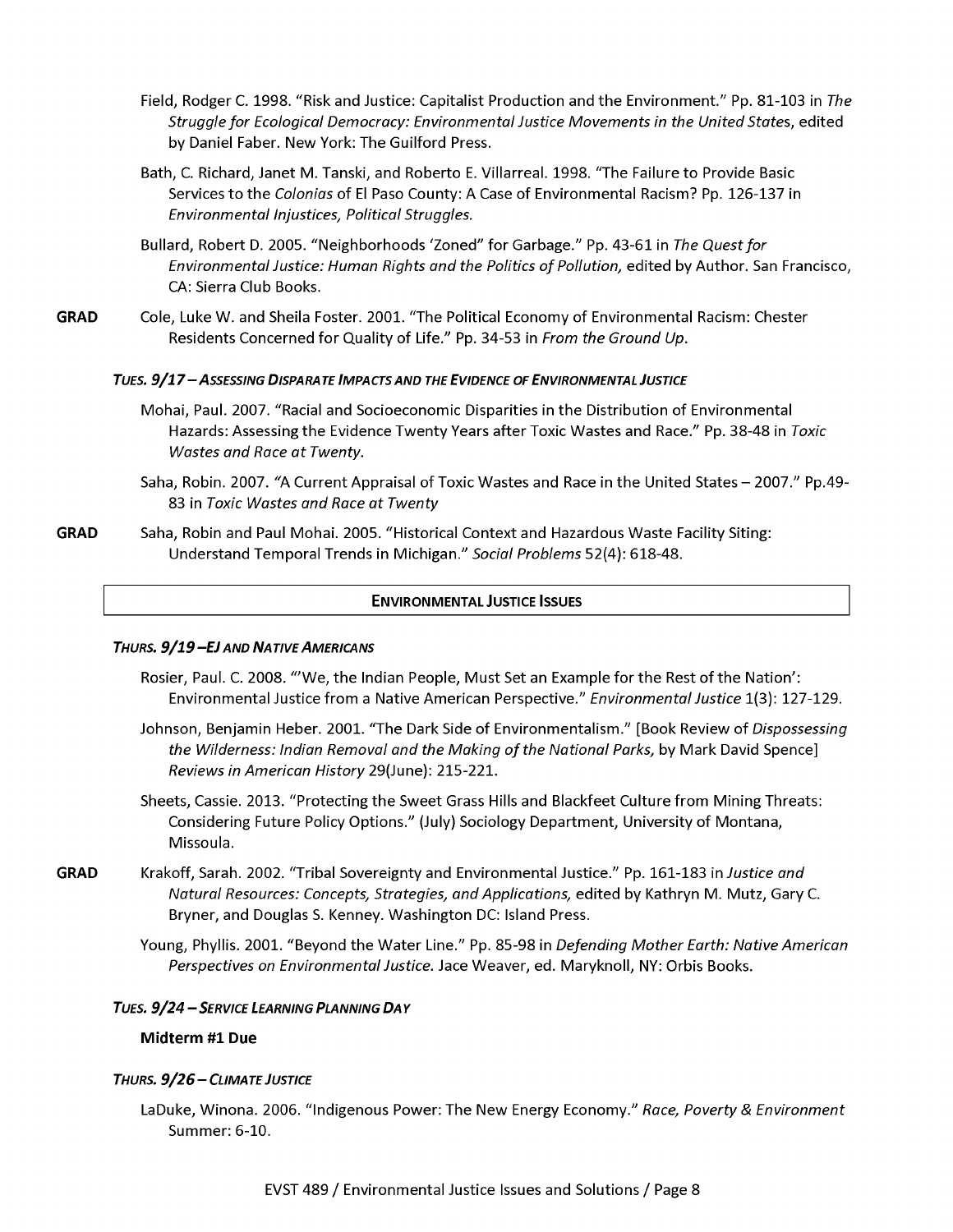- Wright, Beverly. 2007. "Wrong Complexion for Protection: Will the 'Mother of All Toxic Cleanups' Be Fair?" Pp. 124-133 in *Toxic Wastes and Race at Twenty.*
- Jones, Imara. 2012. "W hat Hurricane Sandy Should Teach Us About Climate Justice." *Color Lines* (Nov. 15) http://colorlines.com/archives/2012/11/what hurricane sandy should teach us about climate ju stice.html
- GRAD Bridges, K.W. and Will C. McClatchey. 2009. "Living on the Margin: Ethnoecological Insights from Marshall Islanders at Rongelap Atoll. *Global Environmental Change* 19:140-46.

#### *Tues. 1 0 /1 - EJ W h ere W e W o rk*

- Gottlieb, Robert. 2001. "Janitors and Justice: Industry Restructuring, Chemical Exposures, and Redefining Work." Pp. 145-180 in *Environmentalism Unbound: Exploring New Pathways for Change.* Author. Cambridge: MA: The MIT Press.
- Sample, Martha. 2009. "A Proposal for a Green Cleaning Product Procurement Policy at the University of Montana: An Opportunity for Leadership in Sustainability." Environmental Studies Program, University of Montana, Missoula.
- Clarren, Rebecca. 2009. "The Dark Side of Dairies: A Broken System Leaves Immigrant Workers Invisible -- and in Danger." *High Country News* [Aug. 31] Available at http://www.hcn.org/issues/41.15/the-dark-side-of-dairies?src=feat.
- GRAD Sarathy, Brinda. 2008. "The Marginalization of *Pineros* in the Pacific Northwest." *Society and Natural Resources* 21: 671-686.

#### *Th u r s. 1 0 / 3 - F o o d Justice*

- Gottlieb, Robert. 2009. "Where We Live, Work and Play ... and Eat: Expanding the Environmental Justice Agenda. Environmental Justice 2(1): 7-8.
- Williams, Orrin. 2005. "Food and Justice: The Critical Link to Healthy Communities." Pp. 117-130 in *Power*, *Justice, and the Environment: A Critical Appraisal o f the Environmental Justice Movement,* David Naguab Pellow and Robert J. Brulie, eds. Cambridge, MA: The MIT Press.
- Lenhardt, Julia and Yelena Ogneva-Himmelberge.2003. "Environmental Injustice in the Spatial Distribution of Concentrated Animal Feeding Operations in Ohio." *Environmental Justice* 6(4): 133-139.
- GRAD William, Edith M., Bamidele O. Tayo, Beverly McLean, Ellen Smit, Christopher T. Sempos, and Carlos J. Crespo. 2008. "Where's the Kale? Environmental Availability of Fruits and Vegetables in Two Racially Dissmilar Communities." *Environmental Justice* 1(1): 35-43.
	- Donham, Kelley J., Steven Wing, David Osterberg, Jan L. Flora, Carol Hodne, Kendall M. Thu, and Peter S. Thorne. 2012. "Community Health and Socioeconomic Issues Surrounding Concentrated Animal Feeding Operations." *Environmental Health Perspectives* 115(2): 317-320.

#### *Tues. 1 0 / 8 - T r a n s p o r t a t io n Justice*

- Clifton, Kelly and Karen Lucas. 2004. "Examining Empirical Evidence of Transportation Inequality in the U.S. and U.K." Pp. 15- 35 in *Running on Empty: Transportation, Social Exclusion and Environmental Justice.* Karen Lucas, ed. Bristol, U.K.: The Policy Press.
- Chen, Don (2007). "Linking Transportation Equity and Environmental Justice with Smart Growth." Pp. 299-320 in *Growing Smarter: Achieving Livable Communities, Environmental Justice, and Regional Equity.* Robert D. Bullard, ed. Cambridge, MA: The MIT Press.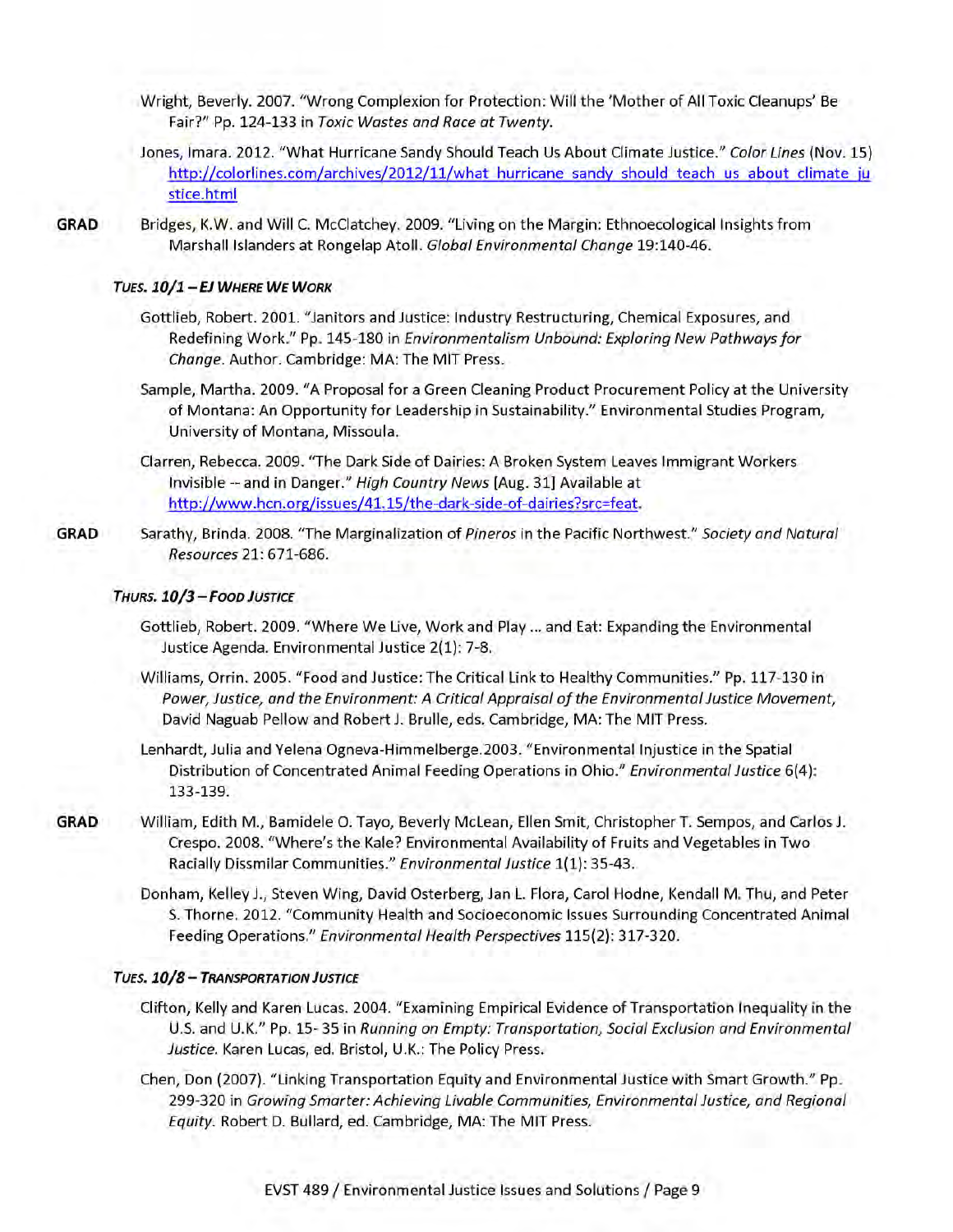- **GRAD** Bullard, Robert D., Glenn S. Johnson, and Angel 0. Torres. 2007. "Confronting Transportation Sprawl in M etro Atlanta." Pp. 215-247 in *Growing Smarter.*
	- Pastor Manuel., Rachel Morello-Frosch, James L. Sadd. 2005. The Air is Always Cleaner on the Other Side: Race, Space, and Ambient Air Toxics Exposures in California. Journal of Urban Affairs 27(2): 127-148

#### *Th u r s. 1 0 /1 0* - *Service Le a r n in g Progress Reports*

#### **Service Learning Progress Reports Due**

#### *TUES.*  $10/15 - R$ *ACE AND CLASS IN AMERICA*

- Sklar, Holly. 1998. "Imagine a Country." Pp. 192-201 in *Race, Class and Gender in the United States: An* Integrated Study. Paula S. Rothenberg, ed. New York: St. Martin's Press.
- Rachel's Environment and Health News. February 28, 2002. "The Environmental Movement Part 5: White Privilege Divides the Movement." #745. Environmental Research Foundation.
- Rothenberg, Paula S. 1998. "The Social Construction of Difference: Race, Class, Gender, and Sexuality." Pp. 7-12 in *Race, Class and Gender in the United States: An Integrated Study,* by Author. New York: St. Martin's Press.
- Leondar-Wright, Betsy. 2005. "W orking Definitions." Pp. 1-2 in *Class M atters: Cross-Class Alliance Building fo r Middle-Class Activists.* Gabriola Island, Canada: New Society Publishers.

Leondar-Wright, Betsy. 2005. "Are There Class Cultures?" Pp. 16-23 in *Class Matters.*

**GRAD** Omi, Michael and Howard Winant. 1998. "Racial Formations." Pp. 13-22 in *Race, Class and Gender in* the United States: An Integrated Study by Paula S. Rothenberg. New York: St. Martin's Press.

> Blauner, Robert. 1972. "Colonized and Immigrant Minorities." [reprint] Pp. 149-160 in *Racial Oppression in America.* Author. New York: Harper & Row.

#### *Th u r s. 1 0 / 1 7 - M id t e r m Ex a m 2 Tr a in in g / S t u d y Sessio n*

Class meets in computer classroom  $-$  SS 262

#### *Tues. 1 0 /2 2* - *Fil m D a y*

**Midterm #2 Due**

#### **EJ SOLUTIONS**

#### THURS. 10/24 - INTRODUCTION TO ENVIRONMENTAL JUSTICE POLICY SOLUTIONS - FEDERAL GOVERNMENT RESPONSES

Holifield, Ryan. 2012. "The Elusive Environmental Justice Area: Three Waves of Policy in the U.S. Environmental Protection Agency." *Environmental Justice* 5(6); 293-297.

**GRAD** Garcia, R. and T.A. Rubin. 2004. "Crossroad Blues: the MTA Consent Decree and Just Transportation." Pp. 221-250 in *Running on Empty: Transport, Social Exclusion, and Environmental Justice.* K. Lucas, ed. Bristol (UK): The Policy Press.

#### *Tues. 1 0 /2 9* - *Te r m Paper/ P roject Proposal Pr esen ta tio n s*

**Term Paper / Project Proposals Due (Phase 1)**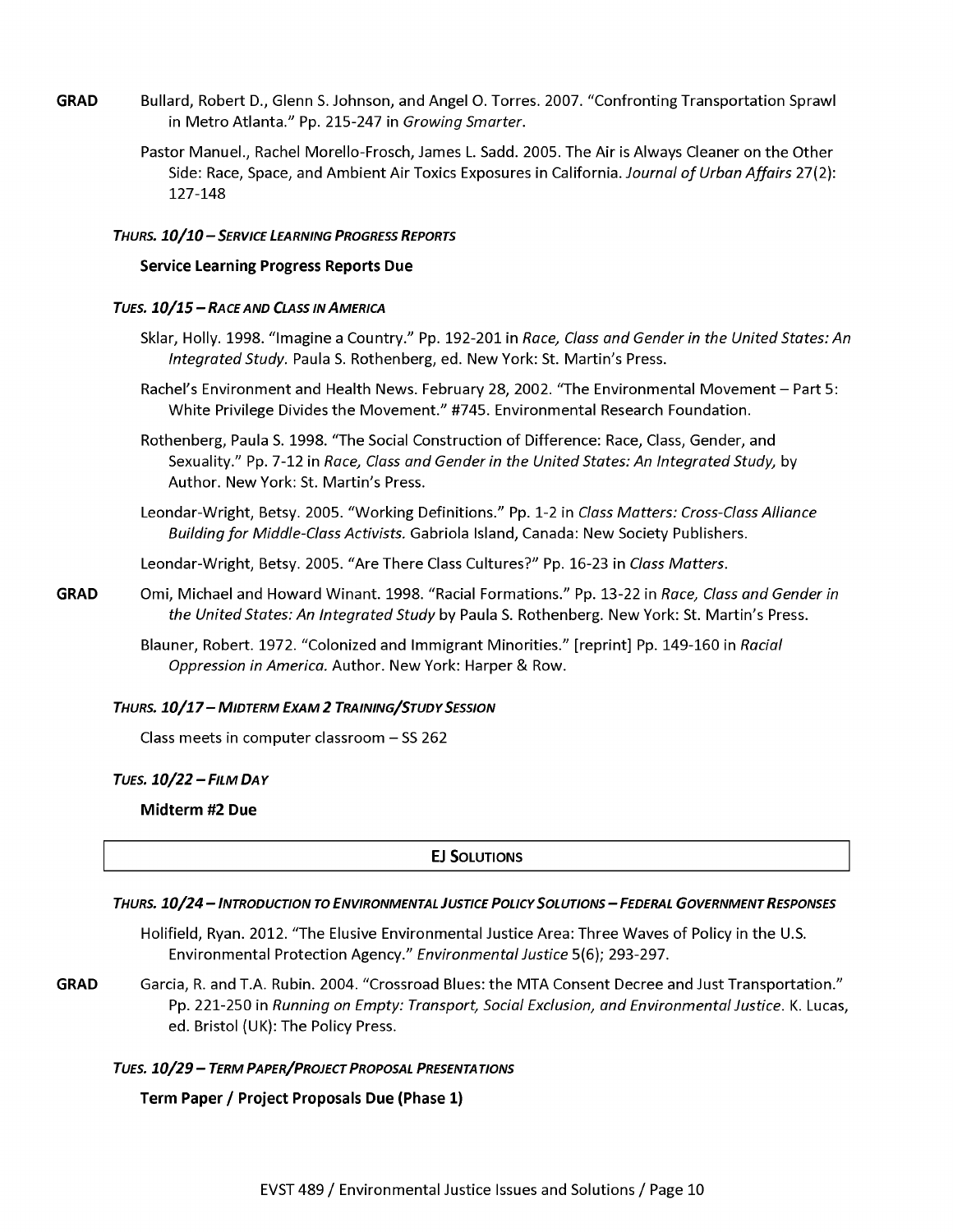#### **THURS. 10/31 -EJ SCREENING TOOLS**

Please check out EJ View at: http://epamap14.epa.gov/ejmap/entry.html.

Sadd, James, Manuel Pastor, Rachel Morello-Frosh, Justin Scoggins, and Bill Jessdale. 2011. "Playing It Safe: Assessing Cumulative Impact and Social Vulnerability through an Environmental Justice Screening Method in the South Coast Air Basin, California." *International Journal of Environmental Research and Public Health* 8: 1441-1459.

#### **Tues. 11/5 - Incorporating EJ into ENVIRONMENTAL Assessments/Reviews**

- Suagee, Dean B. 2007. "NEPA in Indian Country: Compliance Requirement to Decision-Making Tool." Pp. 225-252 in *Natural Resources and Environmental Justice.* Justice and Natural Resources: Concepts, Strategies, and Applications. Kathryn M. Mutz, Gary C. Bryner, and Douglas S. Kenney, eds. Washington DC: Island Press.
- **GRAD** Rechtshcaffen, Clifford, Eileen Gauna, and Catherine A. O'Neil. 2009. "Land Use Planning, Environmental Review, and Information Disclosure Laws." Pp. 355-388 in *Environmental Justice: Law, Policy & Regulation 2nd ed.* Authors. Durham, NC: Caroline Academy Press. **[Read Pp. 366-383]**

#### *Th u r s. 1 1 / 7 - S tate G o v e r n m e n t Responses, Pa r t I*

- Eady, Veronica. 2003. "Environmental Justice in State Policy Decisions." Pp. 168-186 in *Just Sustainabilities: Development in an Unequal World,* edited by Julian Agyeman, Robert D. Bullard, and Bob Evans. Cambridge, MA: MIT Press.
- GRAD Liévanos, Raoul. 2012. "Certainty, Fairness, and Balance: State Resonance and Environmental Justice Policy Implementation." *Sociological Forum* 27(2): 481-503.

#### *Tues. 1 1 / 1 2 - S tate G o v e r n m e n t Responses, Pa r t 2*

#### **Environmental Justice Analysis Due (Phase 2)**

Pastor, Manuel, Rachel Morello-Frosch, James Sadd, and Justin Scoggins. 2013. "Risky Business: Capand-Trade, Public Health, and Environmental Justice." Pp.75-94 in *Urbanization and Sustainability.* Springer Netherlands.

#### THURS. 11/14 - INCORPORATING EJ INTO LOCAL LAND USE PLANNING PROCESSES AND SITING DECISIONS

- Pearsall, Hamill and Joseph Pierce. 2010. "Urban Sustainability and Environmental Justice: Evaluating the Linkages in Public Planning/Policy Discourse." The International Journal of Justice and *Sustainability* 15(6): 569-580.
- **GRAD** Rechtshcaffen, Clifford, Eileen Gauna, and Catherine A. O'Neil. 2009. "Land Use Planning, Environmental Review, and Information Disclosure Laws." Pp. 355-388 in *Environmental Justice: Law, Policy & Regulation 2nd ed.* Authors. Durham, NC: Caroline Academy Press. **[Read Pp. 356-366]**
	- Davis, C. and M.K. Jha. 2011. "A Dynamic Modeling Approach To Investigate Impacts to Protected and Low Income Populations in Highway Planning." *Transportation Research Part A-Policy and Practice* 45(7):598-610.

#### **TUES. 11/19 - TOXICS REFORM, CLEAN PRODUCTION AND GREEN CHEMISTRY**

#### **Service Learning Final Reports Due**